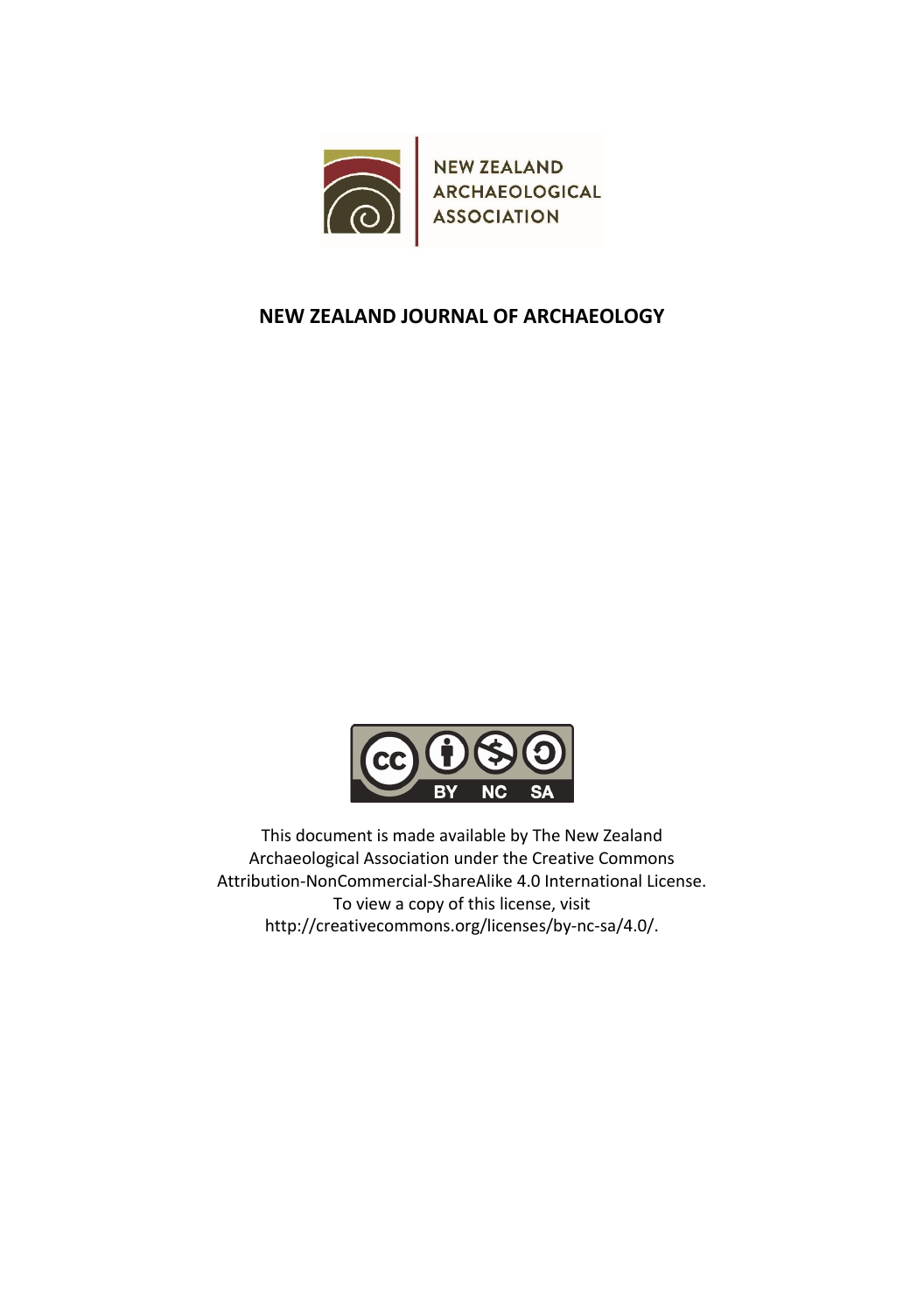# **A Stone Tool Basalt Source on 'Ata, Southern Tonga**

# **Marshall I. Weisler1**

# **ABSTRACT**

A geochemical analysis of debitage from the only known fine-grained basalt source (quarry) in Tonga is described, thus filling a geographical gap that will enhance artefact source assignments for prehistoric interaction studies. Four pieces were analysed from the most southern Tongan island of 'Ata: two flakes from an adze workshop above a cobble beach and the source of the basalt, and two additional flakes from a habitation terrace on the upper plateau. All material is geochemically similar and from the same source. The flakes from the habitation terrace were associated with Polynesian plainware ceramics dated to about 2000 BP, which makes the 'Ata source one of the oldest adze quarries now known in Polynesia.

*Key words:* PREHISTORIC INTERACTION, POLYNESIA, TONGA, BASALT SOURCE, X-RAY FLUORESCENCE ANALYSIS.

# **INTRODUCTION**

Archaeologists have long been interested in tracking the movement of exotic artefacts during prehistory, as the spatial and temporal distribution of these commodities is thought to mirror changes in social organisation. In the Pacific ceramics, obsidian and basalt adze material linked between geologic sources and habitation sites have defined spheres of interaction within islands and archipelagoes as well as between distant island groups (Best *et al*. 1992; Green and Kirch 1997; Weisler [ed.] 1997; Weisler 1998). The last decade or so has seen increasing interest in the geochemical analysis of fine-grained basalt adze material in Polynesia as it is widely distributed and readily found in datable habitation contexts unlike obsidian and ceramics, which have a limited distribution in East Polynesia. What hampers these so-called sourcing studies is adequate knowledge of the geologic sources that occur throughout Polynesia. For example, only a third of the more than 33 known finegrained basalt sources in Polynesia have more than four geochemical analyses that define the variability of the geological source (Weisler and Sinton 1997: Table 10.2) and there is little information for the Society Islands and none for the Australs.

This paper presents the first geochemical data from a fine-grained basalt source on 'Ata, southern Tonga and fills a geographical gap, thus facilitating artefact source assignments for prehistoric interaction studies in Polynesia. Additionally, some of the analysed debitage was associated with Polynesian plainware ceramics dated to at least *ca*. 2000 BP, making the 'Ata debitage one of the oldest dated fine-grained basalt sources in Polynesia.

<sup>&</sup>lt;sup>1</sup>School of Social Science, The Michie Building, University of Queensland, Brisbane, Qld 4072 Australia. Email: m.weisler@uq.edu.au (formerly Department of Anthropology, University of Otago, P.O. Box 56, Dunedin, New Zealand)

*New Zealand Journal of Archaeology, 2004, Vol. 25 (2003), pp. 113–120.*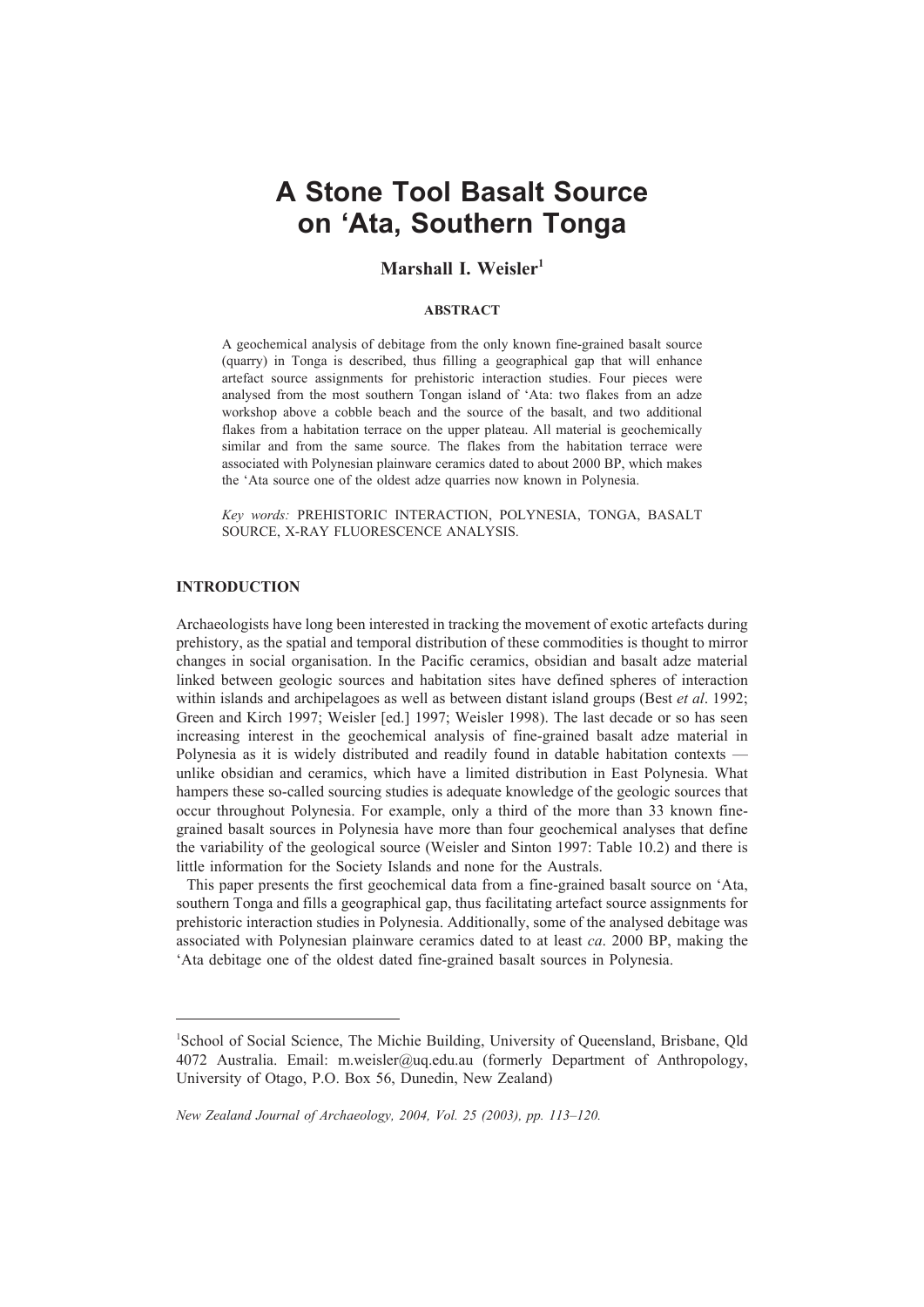This area of west Polynesia is of additional importance since Tonga was situated at the nexus of a late prehistoric interaction sphere that included Samoa and Fiji. Nearly all the commodities exchanged within this greater sphere were perishable and it is only ceramics and basalt adze material that have archaeological visibility (Weisler 1997: Figure 1.2). With the identification of the 'Ata basalt source we can now track more precisely the directionality (Plog 1977) and temporal depth of the interaction sphere as defined historically (Kaeppler 1978).

Situated some 80 nautical miles south-southwest of Tongatapu in southern Tonga, the small volcanic island of 'Ata is geographically isolated (Fig. 1), which may have been one reason why it was not permanently occupied until late in Tongan prehistory (after AD 1500). The island has no reef and is, for all intents and purposes, one giant volcanic rock with sheer cliff most of the way around (Johnstone 1978; Vallier *et al*. 1985). Consequently, effecting a landing is quite hazardous. One reason that Polynesians visited this island early in Tongan prehistory was to acquire stone-tool quality basalt for adze manufacture. The geochemical analysis of this source rock and the potential role of this material in prehistoric exchange relations is the subject of this paper.

Basalt debitage and adze preforms were found on the central plateau of 'Ata where a sample of flakes was collected (Burley *et al*. 2004, this volume). I report the x-ray fluorescence analysis of two flakes from a working area and two other specimens from a habitation terrace located *ca*. 10 m above the beach. Although current archaeological survey and excavation data for the island are limited (Anderson 1978), 'Ata may conform to a marginal exploitation model where it was visited for short periods *ca*. 2000 BP to acquire basalt for adze manufacture, although clear evidence for permanent habitation does not appear until some 1500 years later, reflecting changes in population growth and changing settlement patterns. It is at this time that 'Ata may have developed into a specialised adze production centre servicing the rest of the archipelago. Future geochemical characterisation studies from dated habitation contexts throughout Tonga will be needed to test this hypothesis. Adze material may have entered into long-distance interaction spheres that were widespread in East Polynesia during the few centuries before AD 1500 (Weisler 2002). However, this geochemical characterisation study is but the initial step in identifying changes in prehistoric inter-island interaction within Tonga and complements data obtained through ceramic sourcing (Dickinson 2004, this volume) and artefact stylistic studies.

'Ata does not have a single, well-defined source of stone-tool quality basalt, but is a locale where material was selectively procured from beach cobbles. The few small beaches are covered in basalt cobbles and large blocks have fallen from the cliff face as a consequence of seismic and erosional activity. Five lava flows, from 5–13 m thick, are exposed in the cliff face and contributed material to the beach below (Johnstone 1978: 159). Consequently, the geochemistry of the beach cobbles reflects the variability in the parent material, which, as a group, is related and ultimately derives from the same volcano that appears to have a unique signature. This geological and geomorphologic context at the beach, although not well defined at present, is what I call the 'Ata *source* (after Weisler and Sinton 1997: 180). It is here that water-rounded cobbles from this coastal area were selectively chosen for adze manufacture.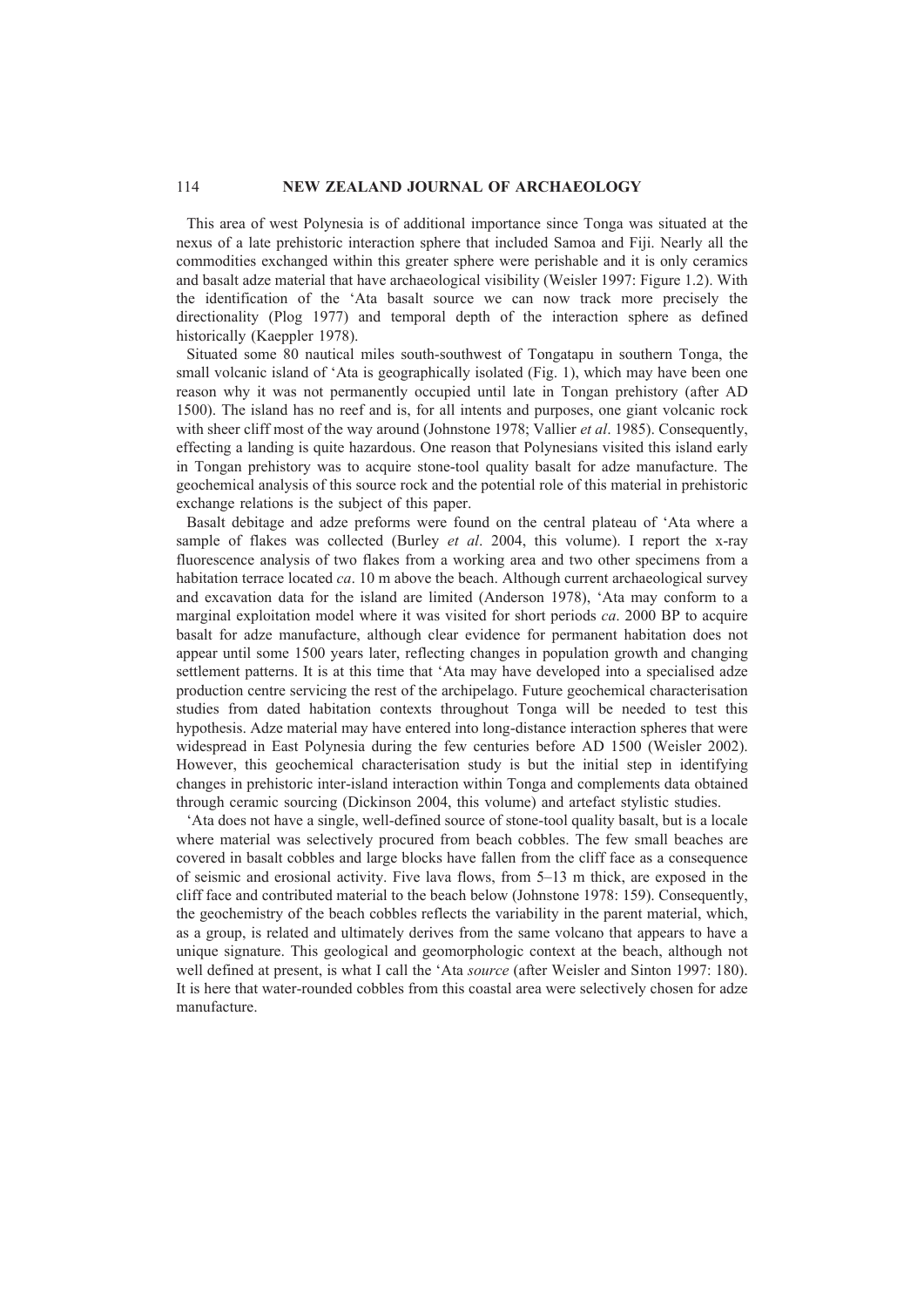

*Figure 1:* Map of Tonga showing the marginal position of 'Ata, 80 nautical miles south of Tongatapu.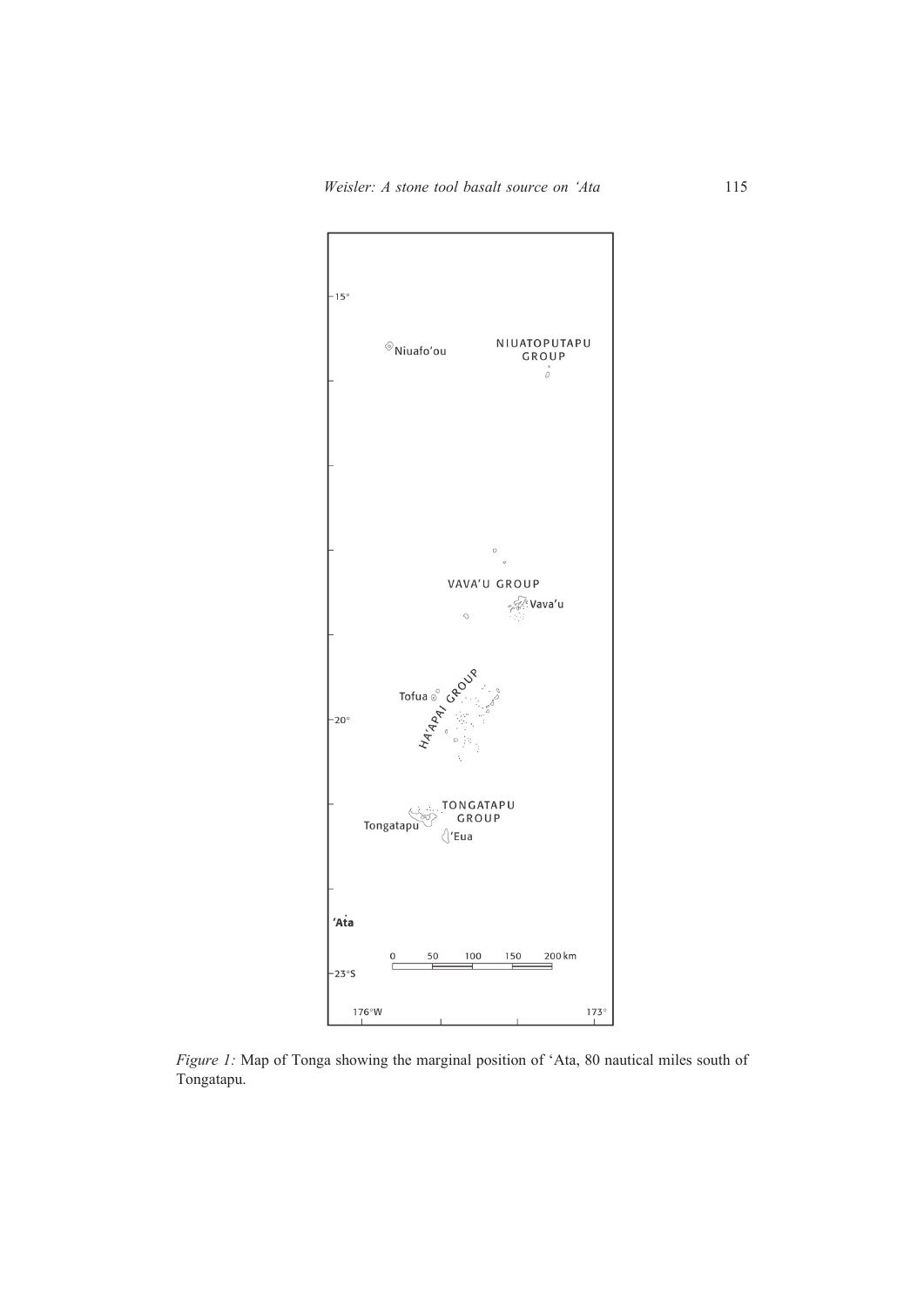## **MATERIALS**

The sample consists of four pieces of debitage. Specimens A and B were collected at the Upper Plateau site, while C and D were obtained from the Mid Terrace (see site descriptions in Burley *et al*., this volume). Specimen A is a secondary flake, without cortex, exhibits two dorsal flake scars and a snap termination. It measures 44.34 mm long, 31.50 mm wide, 7.29 mm thick and weighs 13.3 g. The bulb is diffuse. The platform is 29.40 mm wide and 9.70 mm thick (Fig. 2a). Specimen B is also a secondary flake without cortex, exhibiting a diffuse bulb and a combination feather and hinge termination. This expanding flake measures 26.99 mm long, 46.48 mm wide, 7.59 mm thick and weighs 9.5 g. The platform is 27.58 mm wide and 7.19 mm thick (Fig. 2b). Specimen C is a piece of shatter with about 40% smooth, water-rounded cortex. It measures 46.19 mm long, 35.51 mm wide, 11.42 mm thick and weighs  $21.2$  g (Fig. 2c). Specimen D is probably a broken flake without cortex. It measures 29.15 mm long, 28.00 mm wide, 6.53 mm thick and weighs 6.3 g (Fig. 2d).



*Figure 2:* Dorsal and ventral sides of debitage geochemically analysed by the x-ray fluorescence technique. Specimens a and b are from the Upper Plateau surface and were associated with plainware ceramics dating to *ca*. 2000 BP; c and d were recovered from the Middle Terrace, unit 1, stratum II, level 4 and are late prehistoric, *ca*. 300–400 BP.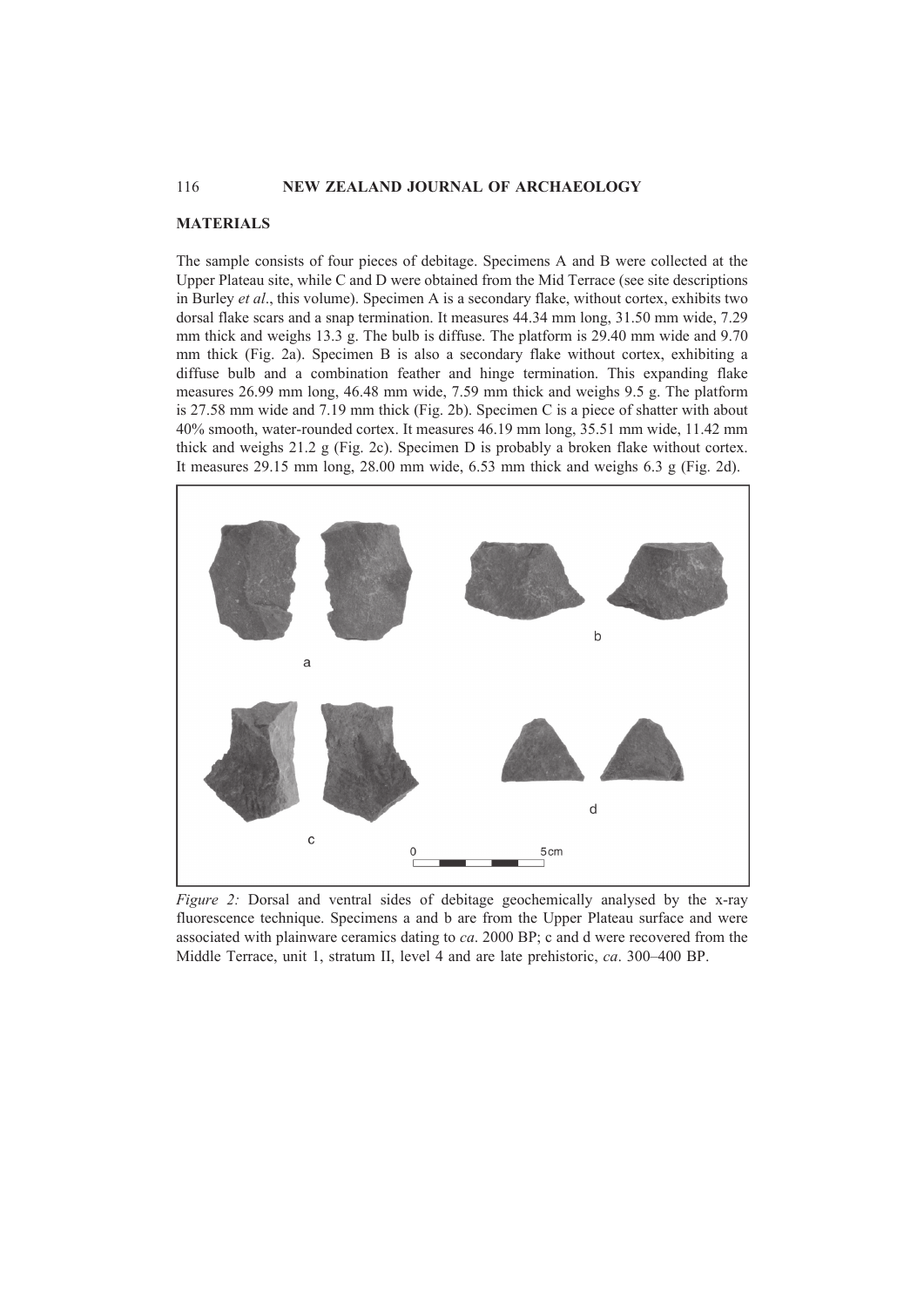#### TABLE 1

Wave-length-dispersive x-ray fluorescence analysis of Tonga samples See Johnson *et al.* (1999) for analytical details. Figures in this Table have been rounded to conform to NZ Journal of Archaeology style.

|                         | <b>Upper Plateau</b> | <b>Upper Plateau</b> | <b>Mid Terrace</b> | <b>Mid Terrace</b> |
|-------------------------|----------------------|----------------------|--------------------|--------------------|
| <b>Oxides</b>           | $\mathbf A$          | $\, {\bf B}$         | $\mathbf C$        | $\mathbf{D}$       |
| SiO <sub>2</sub>        | 53.7                 | 53.8                 | 52.2               | 53.5               |
| $\text{Al}_2\text{O}_3$ | 15.8                 | 15.8                 | 17.1               | 15.7               |
| TiO <sub>2</sub>        | 0.90                 | 0.93                 | 0.75               | 0.90               |
| FeO                     | 11.6                 | 11.7                 | 10.7               | 11.4               |
| MnO                     | 0.21                 | 0.21                 | 0.19               | 0.20               |
| CaO                     | 9.6                  | 9.5                  | 11.1               | 9.4                |
| MgO                     | 4.6                  | 4.6                  | 5.0                | 4.7                |
| $K_2O$                  | 0.68                 | 0.72                 | 0.53               | 0.71               |
| Na <sub>2</sub> O       | 2.3                  | 2.2                  | 1.9                | 2.2                |
| $P_2O_5$                | 0.18                 | 0.18                 | 0.13               | 0.16               |
| <b>Total</b>            | 99.5                 | 99.7                 | 99.6               | 98.9               |
| Parts-per-million       |                      |                      |                    |                    |
| Ni                      | $\tau$               | $\overline{7}$       | 10                 | 11                 |
| Cr                      | 25                   | 28                   | 28                 | 26                 |
| Sc                      | 43                   | 50                   | 42                 | 44                 |
| V                       | 372                  | 387                  | 333                | 406                |
| Ba                      | 196                  | 188                  | 151                | 195                |
| Rb                      | 10                   | 12                   | 9                  | 9                  |
| <b>Sr</b>               | 243                  | 241                  | 247                | 243                |
| Zr                      | 43                   | 44                   | 36                 | 45                 |
| Y                       | 20                   | 22                   | 17                 | 21                 |
| Nb                      | 1.4                  | 1.7                  | 1.4                | 2.1                |
| Ga                      | 17                   | 17                   | 18                 | 16                 |
| Cu                      | 73                   | 122                  | 133                | 132                |
| Zn                      | 92                   | 94                   | 76                 | 89                 |
| Pb                      | $\boldsymbol{0}$     | $\boldsymbol{0}$     | $\boldsymbol{0}$   | $\,1$              |
| La                      | 5                    | 13                   | $8\,$              | 5                  |
| Ce                      | $10\,$               | 12                   | 13                 | 16                 |
| Th                      | $\overline{c}$       | $\,1$                | $\,1$              | $\,1$              |

# **METHODS**

The methods of sample preparation and the analytical procedure of the wavelength dispersive x-ray fluorescence analysis are briefly summarised here. More details may be found in Johnson *et al.* (1999). The samples, A (13.3g), B (9.5g), C (21.2g) and D (6.3g), were reduced to small chips and then ground in a swingmill with tungstun carbide surfaces. Some 3.5 g of sample powder was removed and mixed with flux, then fused in a muffle furnace. After cooling, these samples were then reground and refused. This preparation takes about 45 minutes per sample, after which time the specimens are loaded in the Rigaku 3370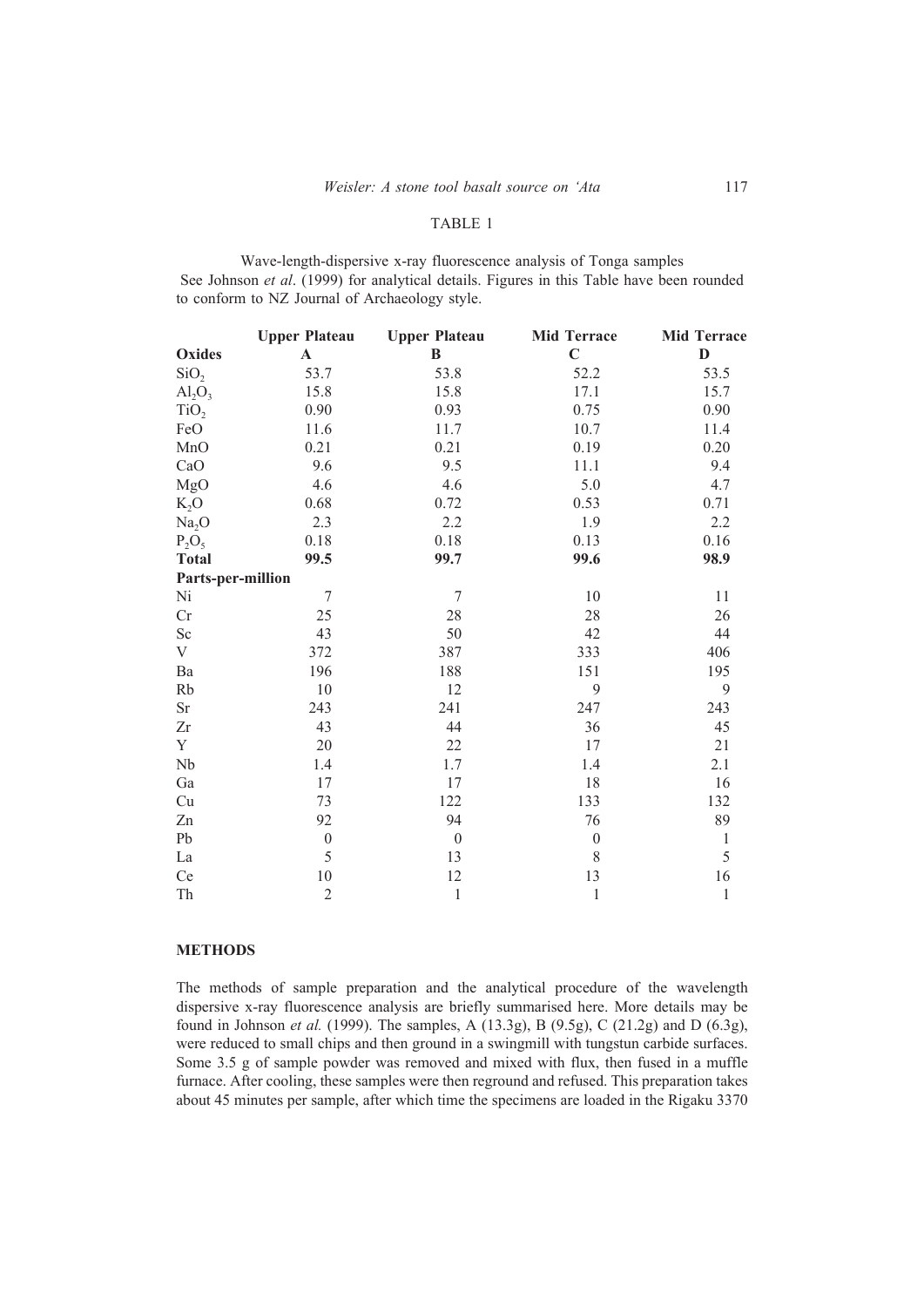XRF Spectrometer. The concentrations of 27 elements in the unknown samples are measured by comparing the x-ray intensity for each element in reference to nine United States Geological Survey (USGS) standards. Precision is measured by comparison to USGS internal standards BCR-P and GSP-1. Accuracy is compared to published values of known standards analysed by a range of techniques at different labs (Govindaraju 1994).

# **RESULTS**

The 'Ata rock is classified as basaltic andesite within the tholeiitic series of rocks (Bryan *et al.* 1972: 1577; Cox *et al.* 1979). These rocks typically have low alkali (Na<sub>2</sub>O and K<sub>2</sub>O) and mid-silica values. The 'Ata rock is distinct from all other reported sources in Polynesia (Weisler and Sinton 1997:182), but is most similar to the Waiahole and Kailua sources on O'ahu, Hawaiian Islands in terms of the three important oxides used to discriminate quarries/sources from the Oceanic Island Basalt province in Polynesia. Values for silica  $(SiO<sub>2</sub>)$  and potassium  $(K<sub>2</sub>O)$  overlap amongst the three sources, while titanium (TiO<sub>2</sub>) for 'Ata is clearly different and readily separates 'Ata from Waiahole and Kailua. The analytical results of the 'Ata samples are presented in Table 1. Samples A, B and D are most similar, while C is geochemically related but has slightly different amounts of some oxides and elements. The difference between the samples probably represents separate flows, albeit from the same volcano. Minor geochemical variation is expected given that the beach cobble material derives from five distinct lava flows.

## **CONCLUSIONS**

The geochemistry reported here will facilitate source assignments in central Polynesia and perhaps beyond. However, no published analyses for any unassignable artefacts can be linked to the 'Ata source. The 'Ata basalt may have entered into long-distance interaction spheres that were widespread during the few centuries before AD 1500 (Weisler 1998) and it is likely that future sourcing studies will document the spatial extent of the 'Ata source, perhaps providing temporal depth to the historically-documented Fiji-Tonga-Samoa interaction sphere (Kaeppler 1978). Within Tonga, changing social conditions can be monitored by documenting the scale, frequency and temporal duration of fine-grained basalt imported from 'Ata over the course of two millennia, thus providing another commodity in which to track the evolution of these ancient patterns of interaction.

#### **ACKNOWLEDGEMENTS**

I thank Dave Burley for making the 'Ata debitage available for analysis and for reading a draft of this paper. A comment from one anonymous referee was greatly appreciated as well as geological references and discussion from Bill Dickinson. Thanks also to Les O'Neill (University of Otago) for preparing the figures.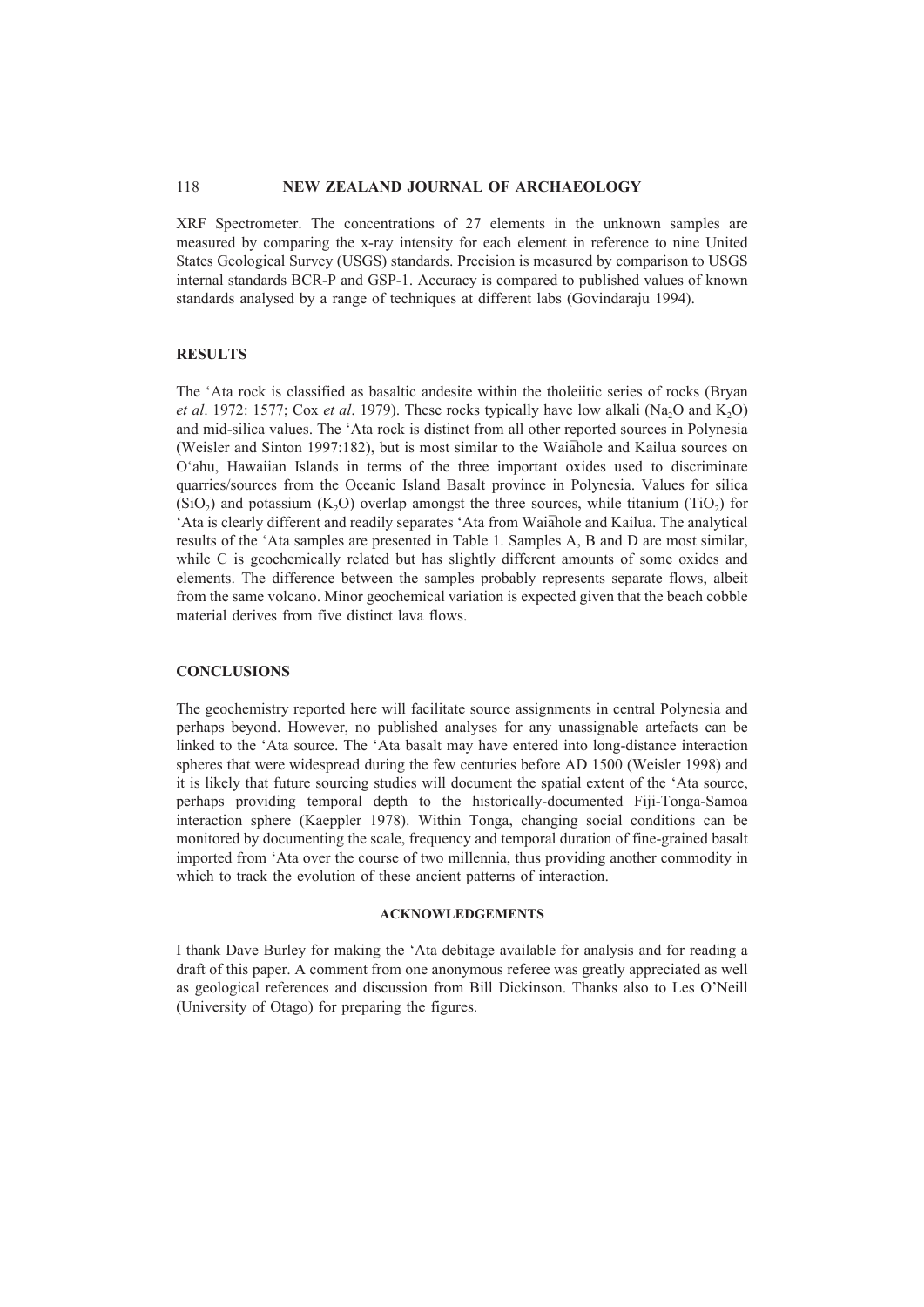#### **REFERENCES**

Anderson, A. 1978. Archaeological explorations on 'Ata island, Tonga. *In* M.M. Cresswell (ed.), *Lau-Tonga 1977. Reports from the Expedition of June-July 1977 sponsored by the Royal Society of New Zealand*, pp. 1–21. The Royal Society of New Zealand Bulletin 17.

Best, S., Sheppard, P., Green, R.C. and Parker, R. 1992. Necromancing the stone: Archaeologists and adzes in Samoa. *Journal of the Polynesian Society* 101: 45–85.

Bryan, W.B., Stice, G.D. and Ewart, A. 1972. Geology, petrography, and geochemistry of the volcanic islands of Tonga. *Journal of Geophysical Research* 77: 1566–1585.

Burley, D.V., Steadman, D.W. and Anderson, A.J. 2004. The volcanic outlier of 'Ata in Tongan prehistory: Reconsideration of its role and settlement chronology. *New Zealand Journal of Archaeology* 25 (2003): 89–106.

Cox, K.G., Bell, J.D. and Pankhurst, R.J. 1979. *The Interpretation of Igneous Rocks*. George Allen and Unwin, London.

Dickinson, W.R. 2004. Petrography of Polynesian Plainware from 'Ata, Tonga. *New Zealand Journal of Archaeology*, 25 (2003): 107–111.

Govindaraju, K. 1994. *Geostandards Newsletter* Special Issue 18: 1–158.

Green, R.C. and Kirch, P.V. 1997. Lapita exchange systems and their Polynesian transformations: Seeking explanatory models. *In* M.I. Weisler (ed.), *Prehistoric Long-Distance Interaction in Oceania: An Interdisciplinary Approach*, pp. 19–37. New Zealand Archaeological Association Monograph 21, Auckland.

Johnson, D.M., Hooper, P.R. and Conrey, R.M. 1999. XRF analysis of rocks and minerals for major and trace elements on a single low dilution Li-tetraborate fused bead. *Advances in X-ray Analysis* 41: 843–867.

Johnstone, R.D. 1978. 'Ata, the most southerly volcanic island in Tonga. *In* M.M. Cresswell (ed.), *Lau-Tonga 1977. Reports from the Expedition of June-July 1977 sponsored by the Royal Society of New Zealand*, pp. 154–164. The Royal Society of New Zealand Bulletin 17.

Kaeppler, A.L. 1978. Exchange patterns in goods and spouses: Fiji, Tonga and Samoa. *Mankind* 11: 246–252.

Plog, F. 1977. Modeling prehistoric exchange. *In* T.K. Earle and J.E. Ericson (eds), *Exchange Systems in Prehistory*, pp. 127–140. Academic Press, New York.

Vallier, T.L., Stevenson, A.J. and Scholl, D.A. 1985. Petrology of igneous rocks from Ata Island, Kingdom of Tonga. *In* D.W. Scholl and T.L. Vallier (eds), *Geology and Offshore Resources of Pacific Islands Arcs — Tonga Region*, pp. 301–316. Circum-Pacific Council